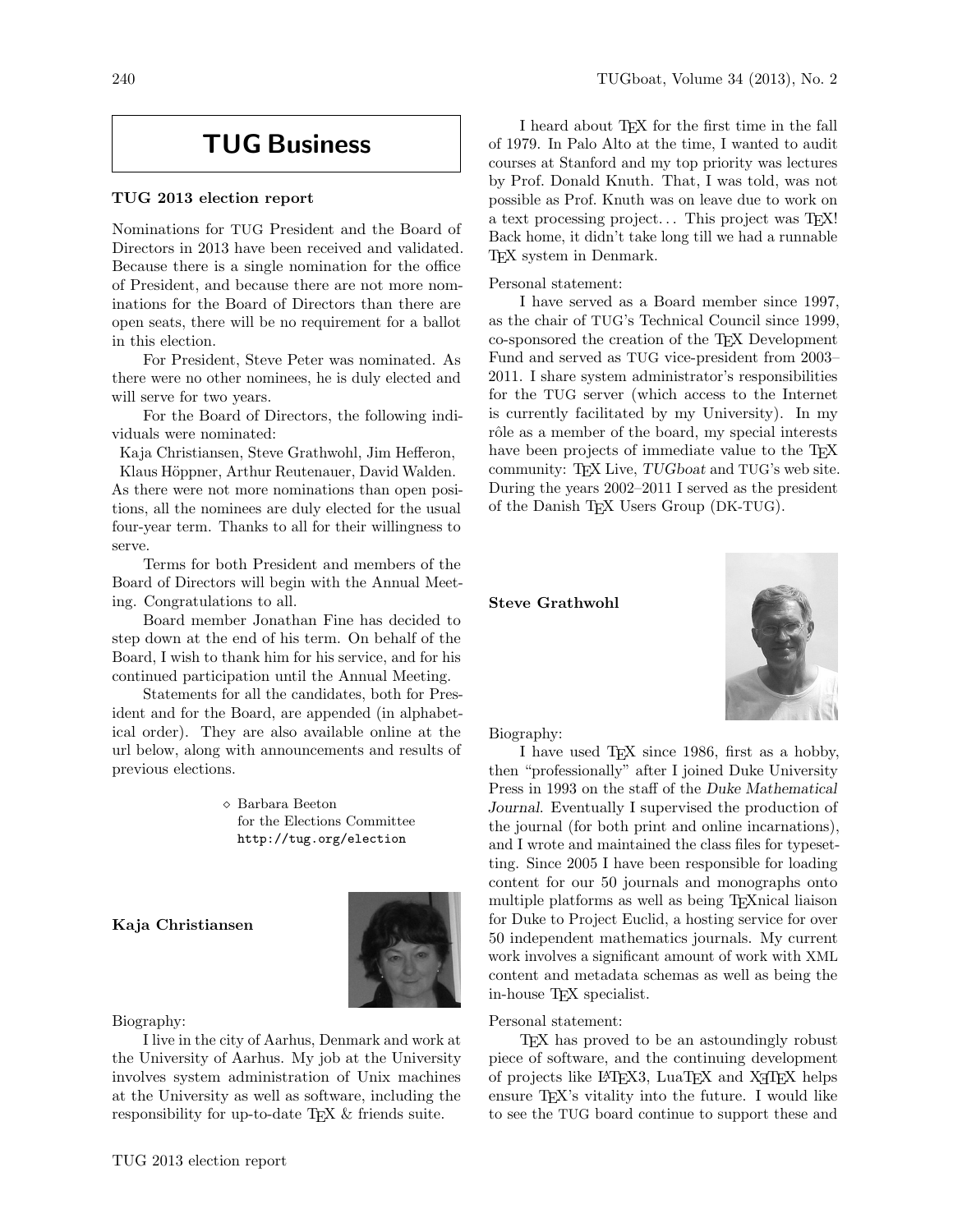others (like TEX Gyre and TEXworks) that contribute to a 21st-century TEX.

## Jim Hefferon



I have enjoyed working on the Board, trying to promote the interests of TEX and friends. In the future I would like to continue to do so, trying to balance fiscal prudence with taking the opportunities that arise.

## Klaus Höppner



#### Biography:

I got a PhD in Physics in 1997. After several years in the Control Systems group of an accelerator center in Darmstadt, I've been working at an accelerator for cancer therapy in Heidelberg. My first contact to LAT<sub>EX</sub> was in 1991, using it frequently since then.

I was preparing the CTAN snapshot on CD, distributed to the members of many user groups, from 1999 until 2002. I was heavily involved in the organization of several DANTE conferences and EuroTEX 2005. Since 2000, I am a member of the DANTE board, some years acting as president or vice president, now as treasurer.

## Personal statement:

In the years since Karl Berry's presidency the cooperation of TUG and European user groups improved a lot. My candidacy is in the hopes of helping to continue this trend. Projects like TEX Live and CTAN owe their success to the work of active volunteers, but also to the support and cooperation of the user groups.

## Steve Peter



Biography:

I am a linguist and publisher originally from Illinois, but now living in New Jersey. I first encountered TEX as a technical writer documenting Mathematica. Now I use T<sub>E</sub>X and friends for a majority of my publishing work, and work with several publishers customizing TEX-based publishing systems. I am especially interested in multilingual typography and finding a sane way to typeset all of those crazy symbolisms linguists create. As if that weren't bad enough, I also design typefaces. (Do I know lucrative markets, or what?)

I got involved in TUG via translations for TUGboat, where I also work on the production team. I was on the TUG board of directors for several terms before becoming TUG president in 2011.

## Personal statement:

The future of T<sub>F</sub>X and TUG lies in global communication and cooperation to promote and sustain the amazing typographic quality associated with TEX and friends. Projects such as LuaT<sub>EX</sub> show that there remains a dynamic and bright future for our preferred typesetting system. I am especially interested in having TUG support projects (technical and artistic) that will serve to bolster TEX and TUG's visibility in the world at large.

# Arthur Reutenauer



#### Biography:

I have been using TEX for the past 15 years, first as a mathematics student then as a language enthusiast. Having been president of GUTenberg, the French-speaking TeX user group, for one term, I have contributed to founding the ConTEXt Group to help with development of that part of T<sub>E</sub>X community. I am currently the maintainer of Polyglossia.

## Personal statement:

Being about as old as TEX, I have come to it in times where it was already mature but, maybe, not always up to date with the most recent developments in computer typesetting. This situation has however